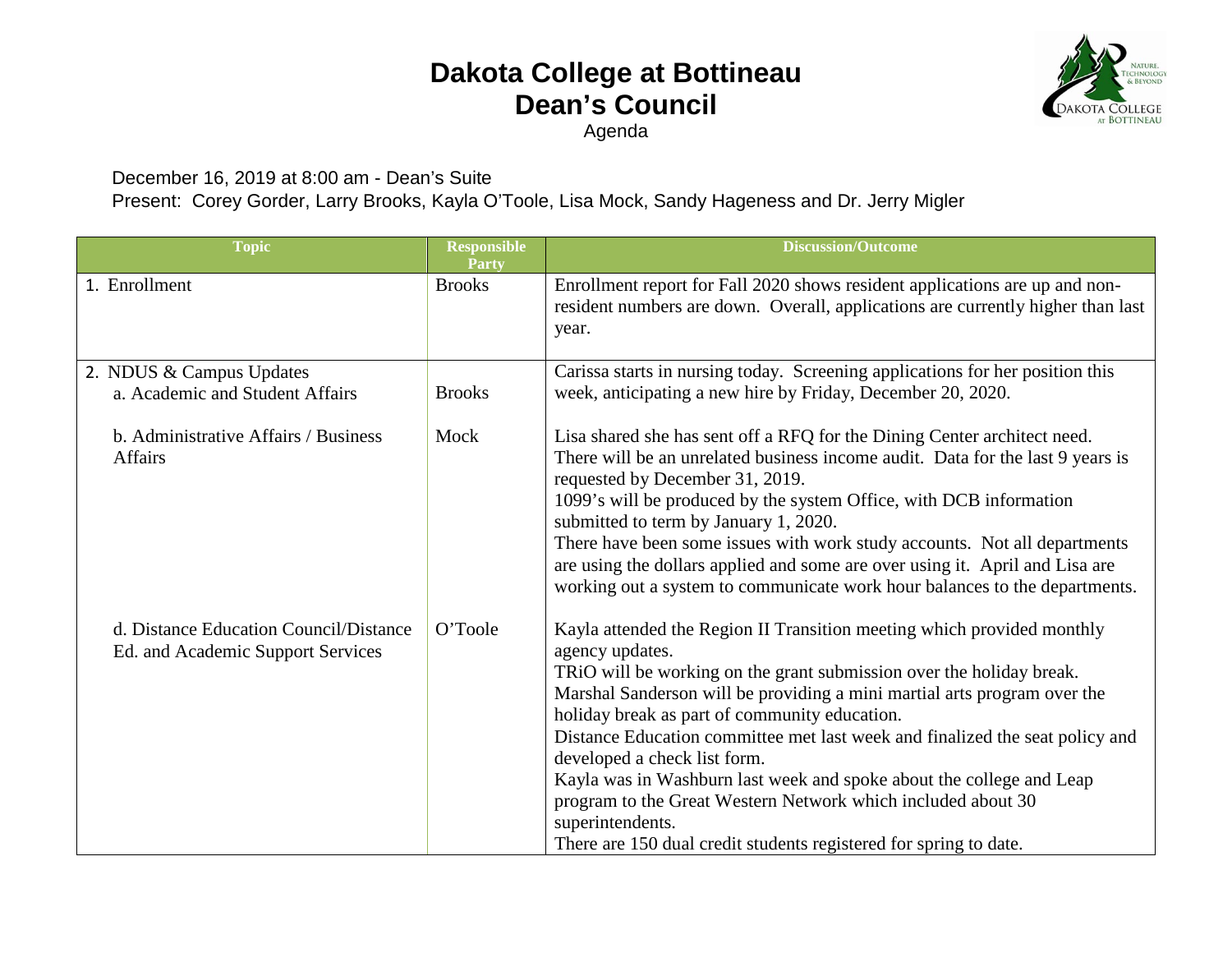## **Dakota College at Bottineau Dean's Council**



|                                         |          | <b>BOTTINEA</b>                                                                                                                                                                                                                                    |
|-----------------------------------------|----------|----------------------------------------------------------------------------------------------------------------------------------------------------------------------------------------------------------------------------------------------------|
|                                         |          | There are about 20 or less faculty left that need to provide documentation that<br>they meet faculty qualifications. This should be complete by the end of the<br>semester.                                                                        |
|                                         |          | Kayla will be on annual leave all of next week.                                                                                                                                                                                                    |
| e. Public Affairs Council               | Hageness |                                                                                                                                                                                                                                                    |
|                                         |          | Working on a referral piece to provide for counselors, teachers etc. Setting up<br>a Rec Management video from an alum. Also, working out a holiday radio<br>schedule as the Christmas Day and New Year's Day fall on the scheduled<br>Wednesdays. |
|                                         |          | A statewide Farm Business Management proposal went out to the Presidents                                                                                                                                                                           |
| f. Athletics                            | Gorder   | of colleges with these programs. The deadline to participate is this Friday,<br>December 20.                                                                                                                                                       |
|                                         |          |                                                                                                                                                                                                                                                    |
|                                         |          | Basketball will be back from holiday break, December 31 and hockey will be                                                                                                                                                                         |
| h. Chancellor's Cabinet / Dean's Update | Migler   | back January 5.                                                                                                                                                                                                                                    |
|                                         |          | A scholarship funding request went to EDC. Uncertain if it will be approved.                                                                                                                                                                       |
|                                         |          | Dr. Migler is working with the Director to formulate a request to the county<br>for consideration of scholarship funds.                                                                                                                            |
|                                         |          | Dr. Migler met with Sodexo to review the impact discontinuing football may                                                                                                                                                                         |
|                                         |          | have on the dining services contract with them. It is understood they may re-<br>negotiate depending upon the impact.                                                                                                                              |
|                                         |          | Summer facilities projects are being reviewed. One project for consideration                                                                                                                                                                       |
|                                         |          | is the gym floor, which needs to be completely redone, sanded down and re-<br>surfaced.                                                                                                                                                            |
|                                         |          | A color board was provided for new rooms in Milligan. The coordinating                                                                                                                                                                             |
|                                         |          | committee will meet later this morning to review. Waiting on the outcome of                                                                                                                                                                        |
|                                         |          | a grant request for asbestos removal from EAP Brownfield. This remodel has                                                                                                                                                                         |
|                                         |          | an upgrade for air conditioning. The heating exchanger in Milligan is failing                                                                                                                                                                      |
|                                         |          | and a new one is on order. Anticipating the rebuild to take 5 weeks.                                                                                                                                                                               |
|                                         |          | The room for the new boiler is prepped and ready for installation upon deliver.                                                                                                                                                                    |
|                                         |          | The next remodeling project to be worked out is the dining center.                                                                                                                                                                                 |
|                                         |          | An athletic survey went out to faculty, staff and students requesting their input                                                                                                                                                                  |
|                                         |          | on a new athletic program or activities.                                                                                                                                                                                                           |